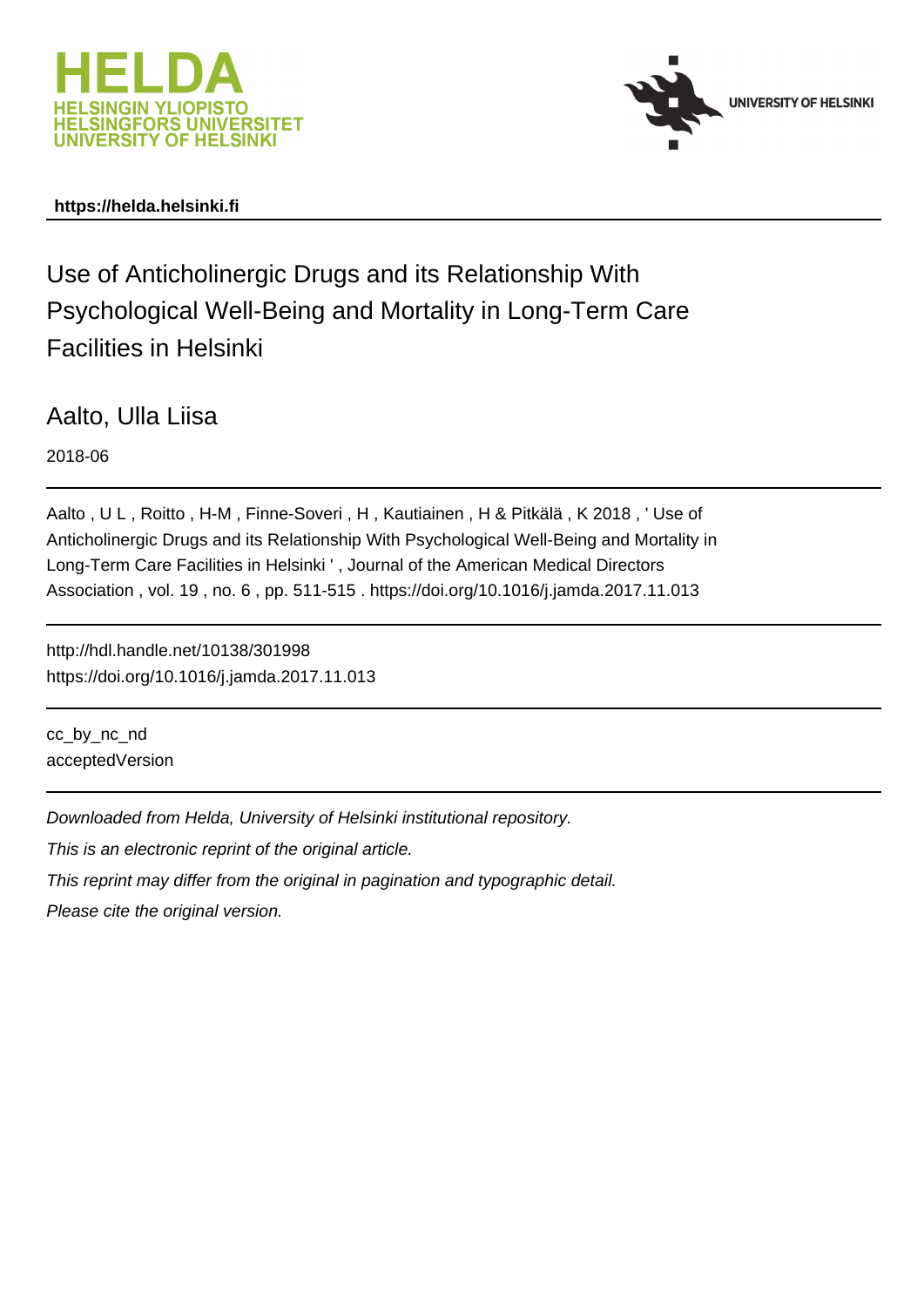**Use of anticholinergic drugs and its relationship with psychological well-being and mortality in long-term care facilities in Helsinki**

Aalto UL MD<sup>1,2</sup>, Roitto HM MD<sup>3</sup>, Finne-Soveri UH MD, PhD<sup>1,4</sup>, Kautiainen H<sup>5</sup>, Pitkala KH MD,  $PhD<sup>2,5</sup>$ 

<sup>1</sup> Department of Social Services and Health Care, Home-care services, City of Helsinki, Finland

<sup>2</sup> University of Helsinki, Department of General Practice, Helsinki, Finland

<sup>3</sup> Department of Social Services and Health Care, Geriatric Clinic, City of Helsinki, Finland

<sup>4</sup> National Institute for Health and Welfare, Helsinki, Finland

<sup>5</sup> Helsinki University Hospital, Unit of Primary Health Care, Helsinki, Finland

# **Correspondence to:**

Ulla L. Aalto

Address: PO BOX 6540, FI-00099 Helsinki city, Finland

Phone: +358503535030

Email: ulla.aalto@fimnet.fi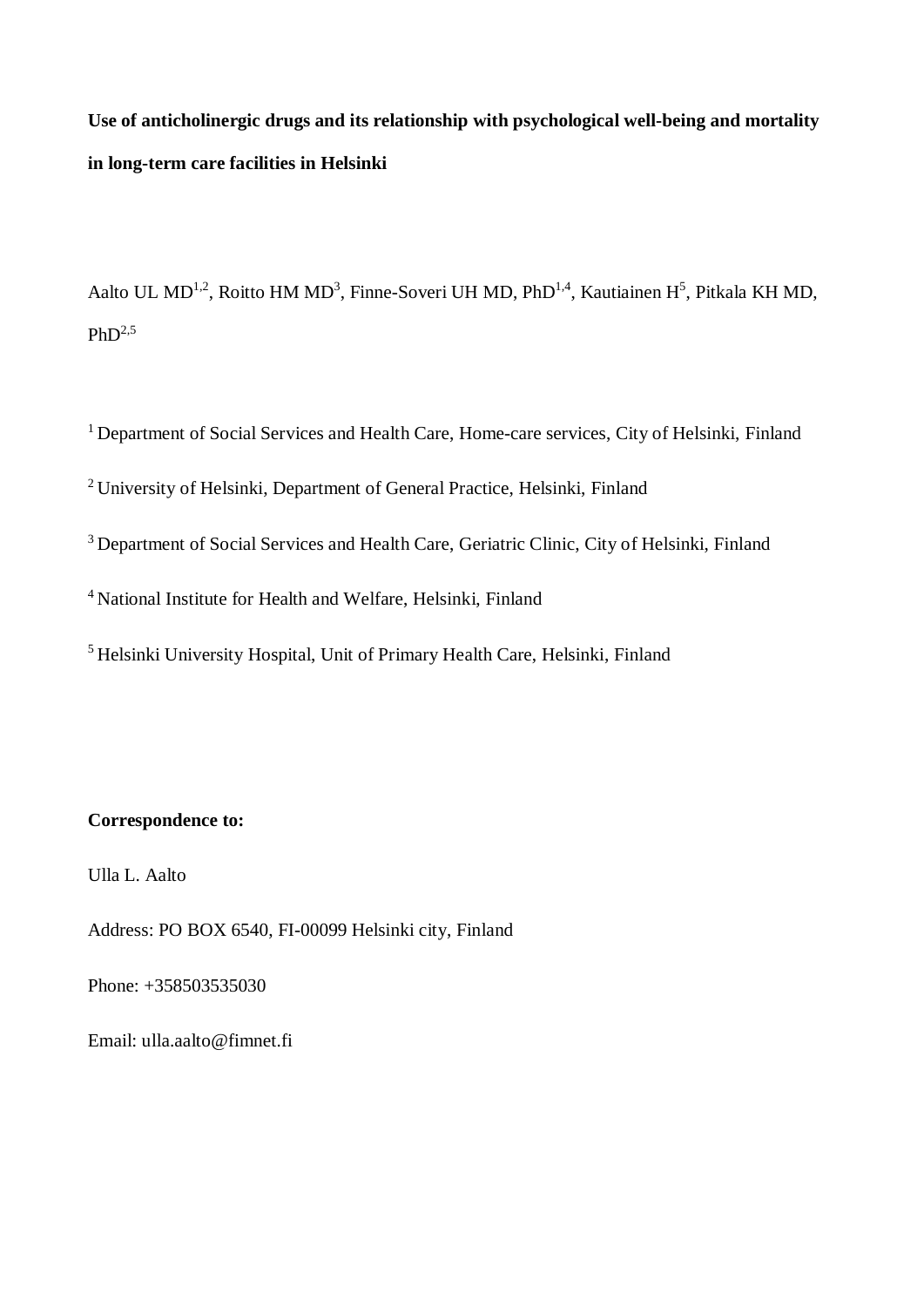#### **Abstract**

**Objectives**: 1) To assess the burden of drugs with anticholinergic properties (DAPs) and associated factors in long-term care facilities, and 2) to explore how psychological well-being and mortality are associated with the use of DAPs.

**Design**: Cross-sectional study and one-year follow-up of all-cause mortality.

**Setting and Participants:** All 4449 older people (>65 years) living in nursing homes and assisted living facilities in Helsinki in 2011 were recruited. After refusals and excluding residents with severe dementia, 2432 participants remained.

**Measurements**: Data on demographics, drug use, and medical history were collected by trained nurses using a structured assessment. Psychological well-being (PWB) of participants was assessed by six questions. resulting in a validated PWB score (range 0-1). Mortality data were retrieved from central registers. The total number of anticholinergic drugs was determined according to the Anticholinergic Risk Scale.

**Results**: Of participants, 51% used at least one DAP. DAP users were younger and had better cognition than nonusers. There was a linear relationship between the number of DAPs used and poorer PWB. A similar trend was present between the number of DAPs and poorer PWB both among those with and without depression and among those with and without functional dependency. No difference in mortality existed between DAP users and nonusers.

**Conclusion**: Despite DAP users being younger and having better cognition, they had poorer PWB. Clinicians should carefully consider the potential benefits and harms when prescribing DAPs to older people

**Keywords**: anticholinergic drug, aged, psychological well-being, mortality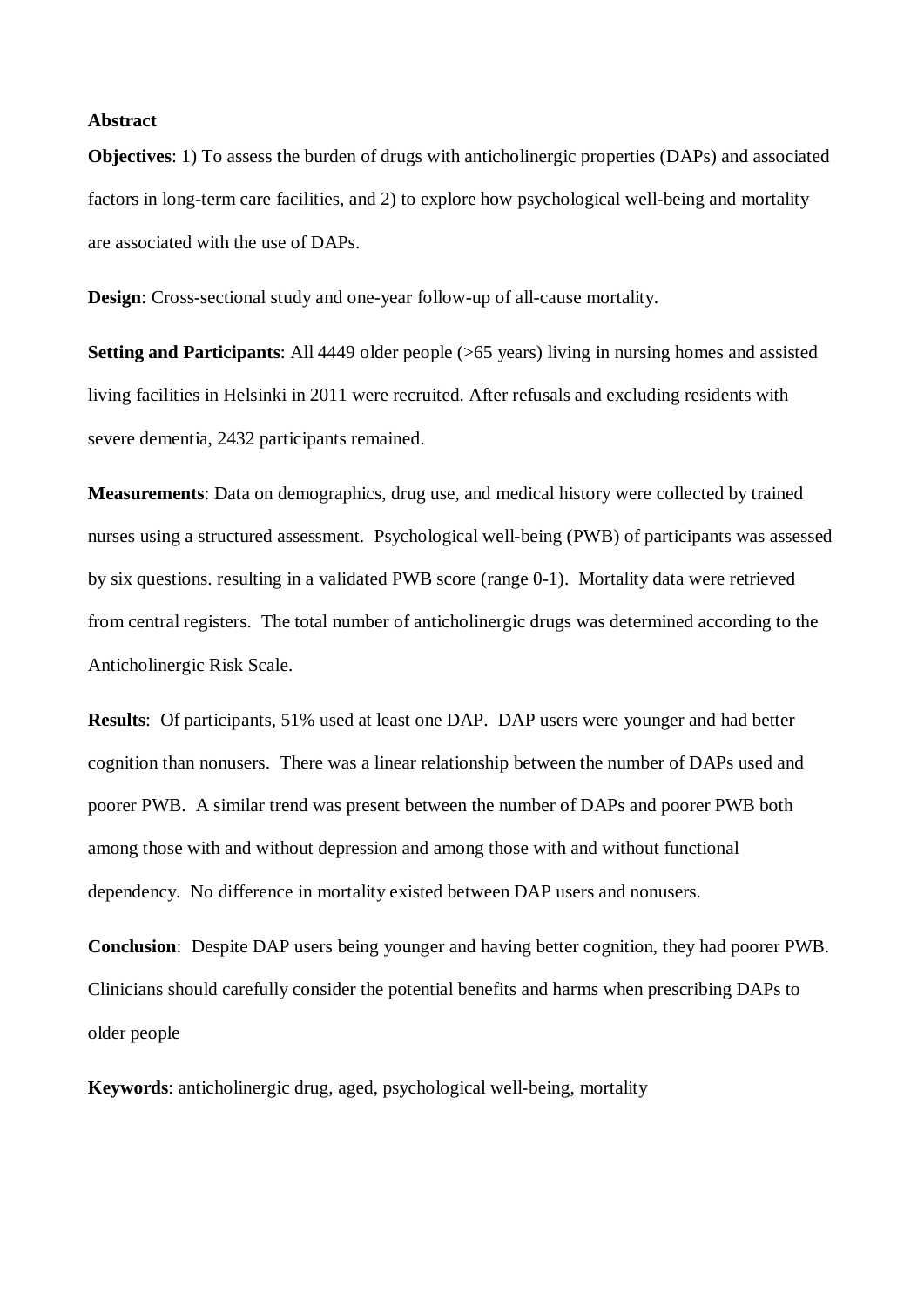### **Introduction**

Polypharmacy is common among older adults in nursing homes.<sup>1</sup> Nursing home residents have a high number of comorbidities that need to be appropriately managed. The treatment must alleviate symptoms and provide sufficient palliative care to achieve good quality of life (QOL). Drugs with anticholinergic properties (DAPs) are mainly considered inappropriate medications for older persons, and thus, to be avoided.<sup>2,3</sup> However, they are used for a large number of conditions, mainly to manage symptoms.<sup>4</sup> The prevalence of anticholinergic drug use in nursing home populations varies between 10.5% and 77% depending on the various definitions and scales used for DAPs as well as the different populations.<sup>5,6,7</sup>

Anticholinergic drugs are considered to be potentially harmful because of adverse effects on both the peripheral and central nervous systems.<sup>8</sup> Adverse effects include, for example constipation, dryness of mouth, dry eyes, and tachycardia<sup>3</sup> as well as dizziness, potentially leading to falls.<sup>9</sup> Frail older people are particularly vulnerable to central adverse effects such as dizziness, sedation, and cognitive decline.<sup>10</sup> Numerous studies have explored whether the burden of using several DAPs leads to worse outcomes than more moderate use of DAPs.<sup>11</sup> The cognitive side effects seem to be more significant with a higher burden of DAPs irrespective of the DAP scale used.<sup>11</sup> Studies exploring the association of DAPs with mortality have shown controversial findings.<sup>9</sup> To our knowledge, only a few studies have examined the relationship between the use of DAPs and QOL. While one study found an association between use of DAPs and psychological well-being (PWB).<sup>12</sup> another found no such association.<sup>13</sup>

The objective of this study was to investigate the use of DAPs among residents in long-term care facilities and associated factors, particularly PWB and mortality. We especially wanted to clarify the relationships between a higher number of DAPs and participants´ characteristics, PWB, and mortality.

### **Methods**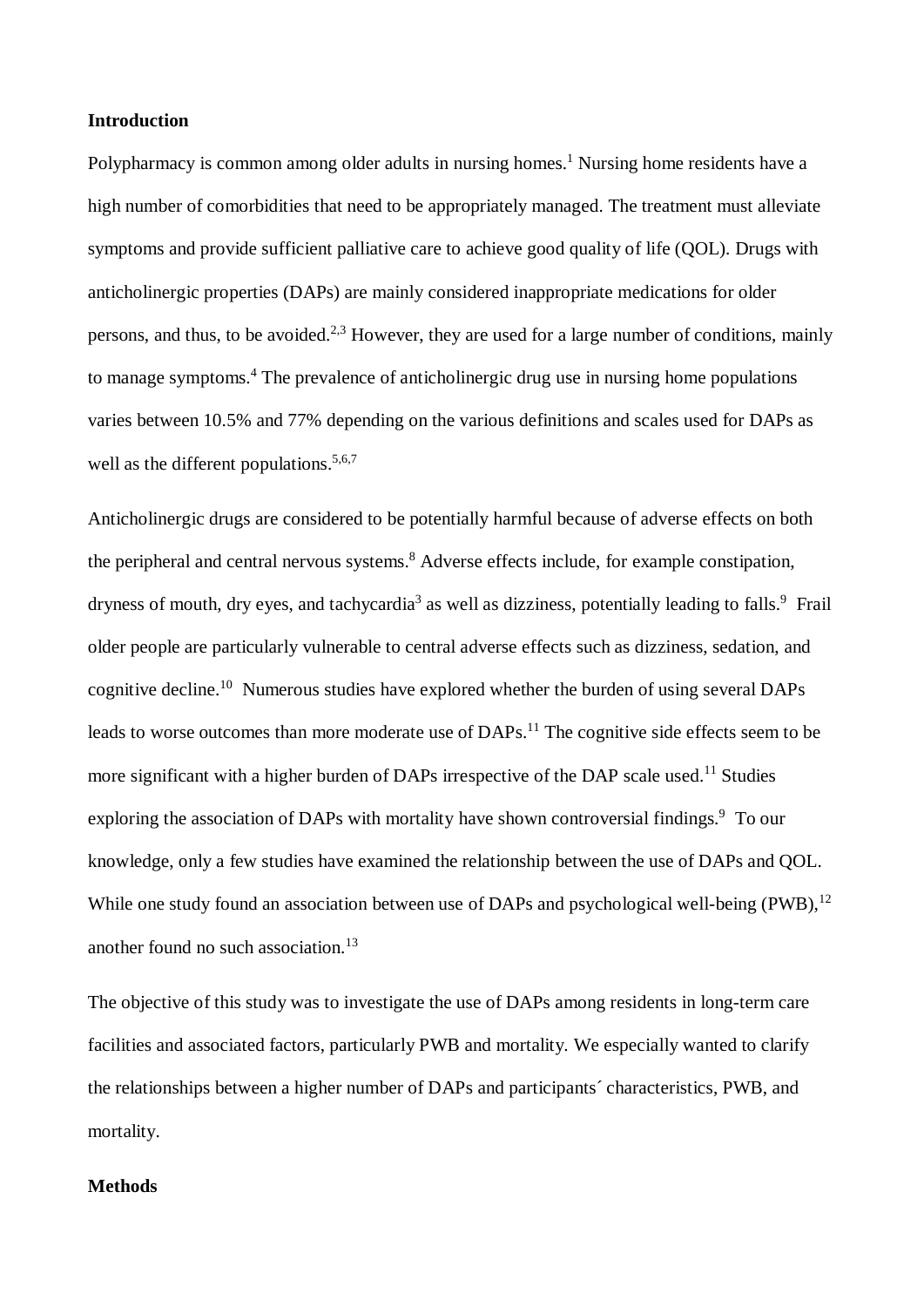The current study is part of a larger study<sup>14,15</sup> investigating older people's (>65 years) nutritional status and associated factors in all long-term care facilities. In 2011, cross-sectional data were collected for all older persons living in institutional care, both assisted living facilities and nursing homes in Helsinki (n=4449). Assisted living facilities are similar to traditional nursing homes with respect to providing 24-hour nursing care, but have a more home-like environment. Assisted living facilities include also group homes for patients with dementia. Of participants, 1097 were excluded because of dementia and not having a close proxy to give informed consent or patient refusal. In addition, we excluded residents with severe dementia (CDR 3) to include only those able to respond to PWB. So, finally, 2432 participants remained. Informed consent was obtained from each participant and in case of significant cognitive decline (CDR 2) from their closest proxy. This study was approved by the Helsinki University Central Hospital Ethics Committee.

In each unit, a trained nurse assessed the resident's status by retrieving background data from medical records on demographic factors, active diagnoses (chronic conditions and acute illnesses) and medication, and carried out the assessments and interviews according to a structured questionnaire. Each resident was assessed over the course of one day, and all data concerning medication use was a point prevalence on the same day.

Nutritional status was assessed by the Mini Nutritional Assessment (MNA).<sup>16</sup> MNA includes questions concerning nutritional status and general health status. A total score less than 17 points indicates malnutrition, 17-23.5 points a risk for malnutrition, and over 23.5 points normal nutritional status, with the maximum score being 30 points. Cognitive function was evaluated by Clinical Dementia Rating (CDR) scale "memory" item (0-0.5, no or possible memory problems; 1, mild problems; 2-3, moderate or severe problems), which is a validated method to assess the stage of dementia.<sup>17</sup> Resident´s ability to move was assessed by the question "Is the resident able to move inside?" ( $1 = yes$ ,  $2 = no$ , needs a stick or a walker,  $3 = no$ , needs another person's aid,  $4 = no$ , can't walk at all). Those in groups 1 and 2 were considered to move independently. Dependence in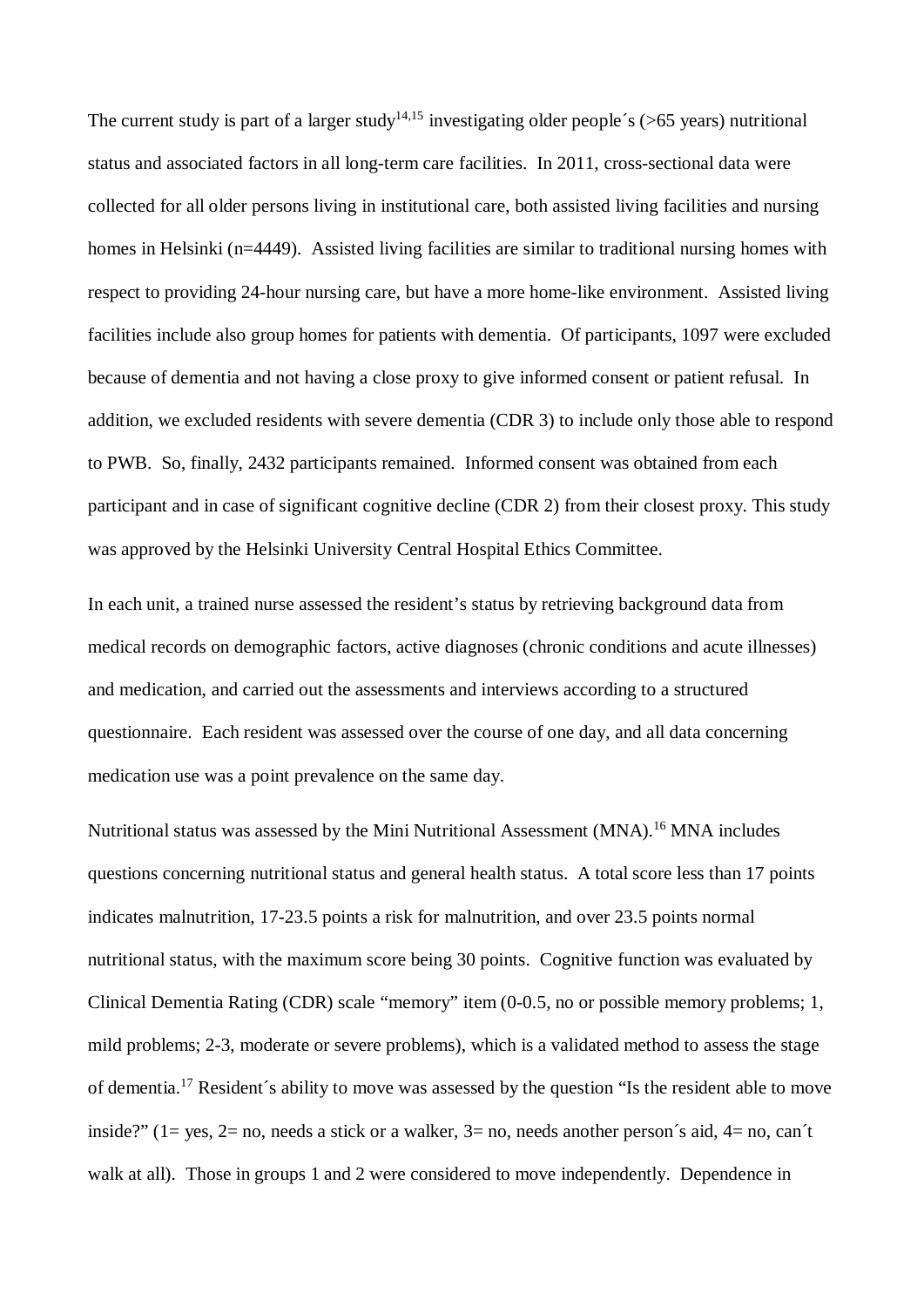activities of daily living (ADL) was assessed by a 4-point scale according to CDR "personal care" item (1= totally independent; 2=needs prompting, 3=requires assistance in dressing, personal hygiene, and keeping of personal belongings, 4=requires much help with personal care; often incontinent).<sup>17</sup> Those in groups 3 and 4 were considered to be dependent on help from other people. All active diagnoses retrieved from medical records were taken into account when constructing the Charlson Comorbidity Index (CCI), which is a method to evaluate the number and severity of comorbid conditions.<sup>18</sup>

The use of medications was retrieved from medical records during the assessment day. Residents were considered to be a regular drug user if their medical charts indicated a regular sequence for its dosage. All drugs were classified according to the Anatomical Therapeutic Chemical Classification System (ATC) (WHO Collaborating Centre for Drug Statistics Methodology).<sup>19</sup> All DAPs used by the participants were listed and classified according to the Anticholinergic Risk Scale (ARS), which is a list of commonly prescribed medications with anticholinergic potential.<sup>3</sup> We calculated the total number of DAPs used, and the participants were divided into four groups based on usage: Group 0 (using no DAPs) (n=1191), Group 1 (using one DAP) (n=682), Group 2 (using two DAPs) (n=313), and Group 3 (using three or more DAPs) (n=246). Some typical symptoms in older people, such as dry mouth and constipation, were also assessed for they are known to be common peripheral side-effects of DAPs.<sup>20</sup>

PWB was evaluated by asking the residents the following six questions: 1. "Are you satisfied with your life? (yes/no); 2. "Do you have zest for life?" (yes/no); 3. "Do you feel needed?" (yes/no); 4. "Do you have plans for the future?" (yes/no); 5. "Do you suffer from loneliness?" (seldom or never/sometimes/often or always); 6. "Do you feel depressed?" (seldom or never/sometimes/often or always). The PWB score was created from these questions and counted as follows: 0 points ("no" in questions 1-4, "often or always" in questions 5-6), 0.5 point ("sometimes" in questions 5- 6), and 1 point ("yes" in questions 1-4, "never or seldom" in questions 5-6), and the total number of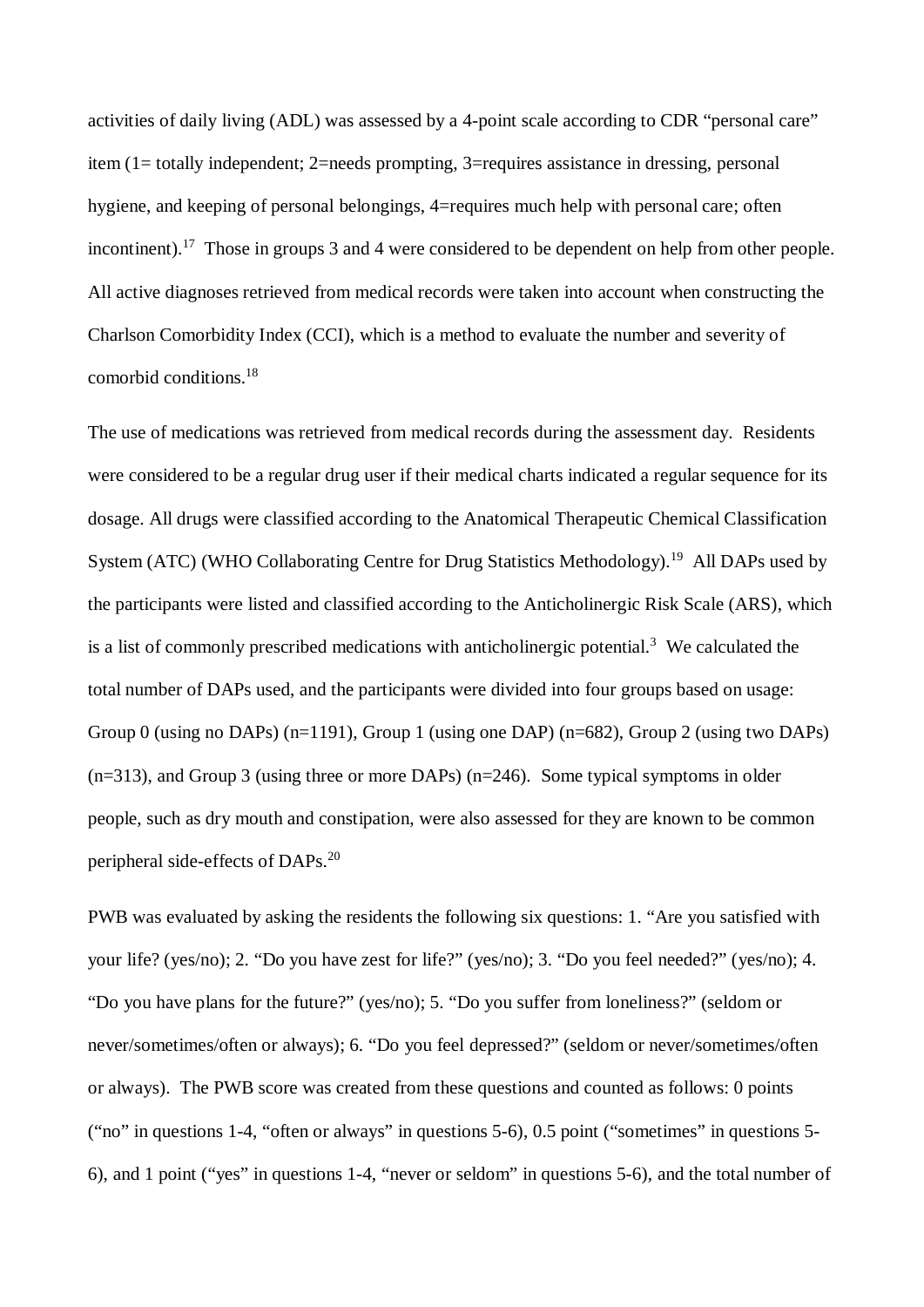points was then divided by the number of questions answered. Thus, the range of PWB scale is from 0 to 1. These questions have been used since 1989 in several studies<sup>21,22,23</sup> and their validity is established. Each question shows good reliability,<sup>22</sup> significant prognostic validity,<sup>21</sup> and good concurrent validity with WHOQOL-Bref.<sup>24</sup> Residents' subjective health (self-rated health, SRH) was evaluated with the question "How do you rate your current health status?"  $(1 = \text{health}y,$  $2 =$ quite healthy,  $3 =$ unhealthy, and  $4 =$ very unhealthy). Those answering "healthy" and "quite" healthy" were considered as having good self-rated health.

Mortality was retrieved from central registers over a one-year follow-up.

Statistical significance for the hypothesis of linearity across categories of anticholinergic properties groups were evaluated using generalized linear models (e.g. analysis of variance and logistic models) with appropriate distribution and link function. Models included age and gender as covariates. In the case of violation of assumptions (e.g. non-normality), a bootstrap-type method was used (10 000 replications) to estimate standard error. The normality of variables was evaluated by the Shapiro-Wilk W test. All analyses were performed using STATA 15.0.

## **Results**

A total of 1241 patients (51%) were DAP users (groups G1-3) and 1191 patients (49%) were not using any DAPs (group G0). The DAP users were significantly younger than the nonusers (p for trend <0.001). Those using multiple DAPs were less often widowed. The nonusers had more often moderate cognitive impairment graded by CDR memory scale (35%) than the DAP users. The corresponding figures in G1, G2, and G3 were 33%, 29%, and 24%, respectively (p for trend 0.007). No significant differences existed between groups with respect to gender distributions, education, nutritional state, or dependency in ADL personal care or ability to walk inside (Table 1). The groups differed from each other in self-rated health. In G3 only 53% of participants considered their subjective health as good. For G0, G1, and G2, the figures were 66%, 65%, and 68%,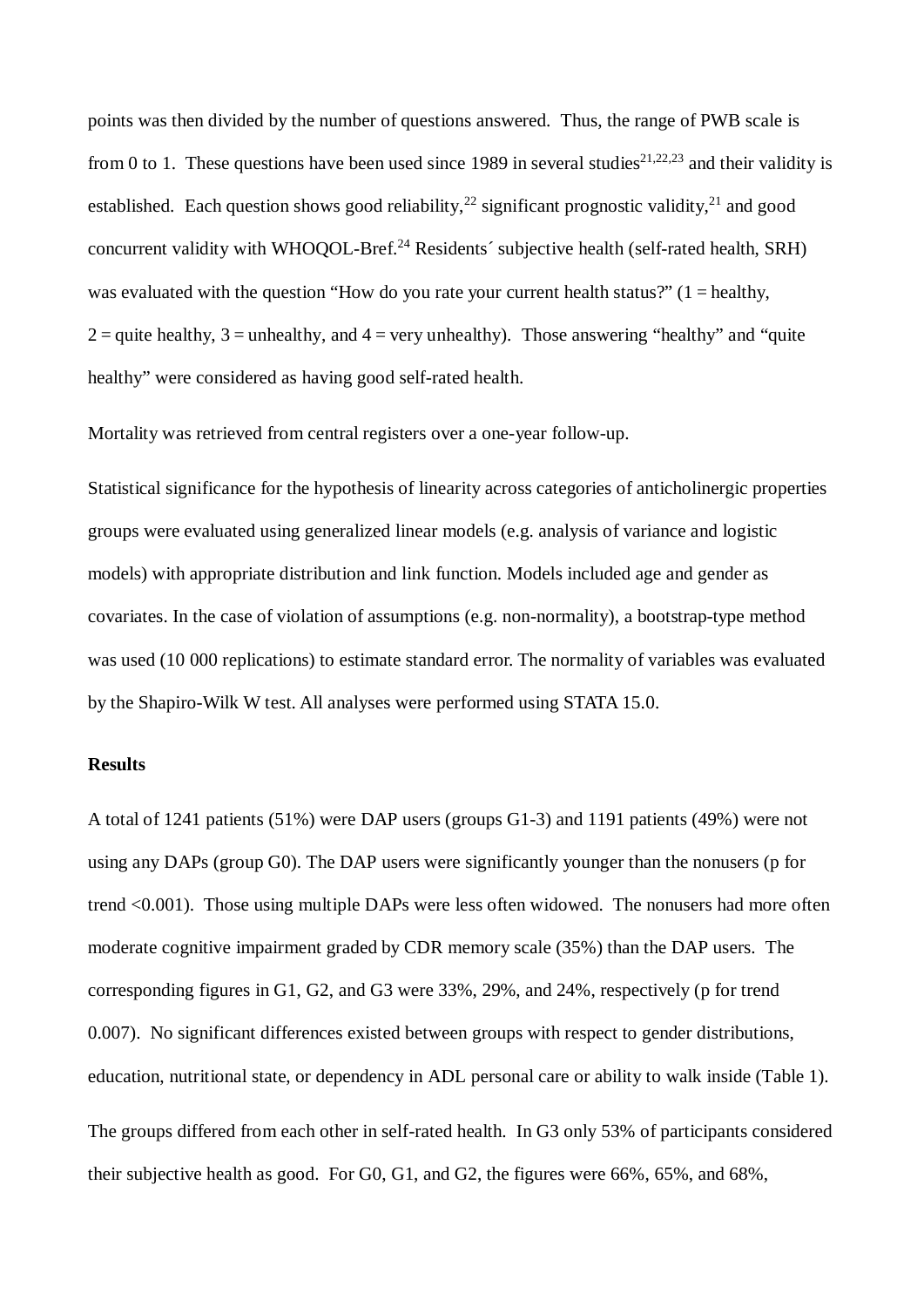respectively (p for trend 0.016). Those not using DAPs had a significantly higher CCI (2.4) than those using DAPs (p for trend 0.006). Of nonusers, 64% suffered from dementia, whereas in DAP users dementia was slightly more common in G1 (68%) and prevalence of dementia decreased in G2 (63%) and G3 (46%) (p for trend 0.011). DAP users suffered more often than nonusers from depression, other psychiatric disorders, and Parkinson´s disease.

There was a stepwise increase in the mean number of regularly used drugs from G0 to G3 (p for trend <0.001), and the same pattern was seen in the mean number of drugs used *pro re nata*. The groups did not differ in suffering from dry mouth or constipation. The nonusers had significantly better PWB ( $0.73 \pm 0.24$ ) than those using DAPs, and the PWB score had a decreasing trend from G0 to G3. The figures for G1, G2, and G3 were  $0.67 \pm 0.26$ ,  $0.67 \pm 0.25$ , and  $0.62 \pm 0.28$ , respectively (p for trend < 0.001, adjusted for age and gender) (Table 2).

When the DAP user groups were stratified according to diagnosis of depression, both groups showed a similar decreasing trend in PWB with increasing use of DAPs (p for linearity in DAP groups  $\leq 0.001$ , p for depression  $\leq 0.001$ , p for interaction =0.16; adjusted for age and gender). Similarly, when the DAP user groups were stratified according to dependence in ADL (CDR personal care 0-1 vs. 2-3), both groups showed a decreasing trend in PWB with increasing use of DAPs (p for linearity in DAP groups  $\langle 0.001, p$  for dependency=0.44, p for interaction =0.14; adjusted for age and gender) (Figure 1).

No significant difference emerged between groups in all-cause mortality at the one-year follow-up (p for trend 0.11, adjusted for age and gender) (Table 2).

#### **Discussion**

Our study suggests that DAPs are administered to younger and more robust residents. Despite their younger age, better nutritional status, and better cognition and functioning, the PWB of DAP users was lower than that of nonusers. Furthermore, the more DAPs used, the poorer the PWB appeared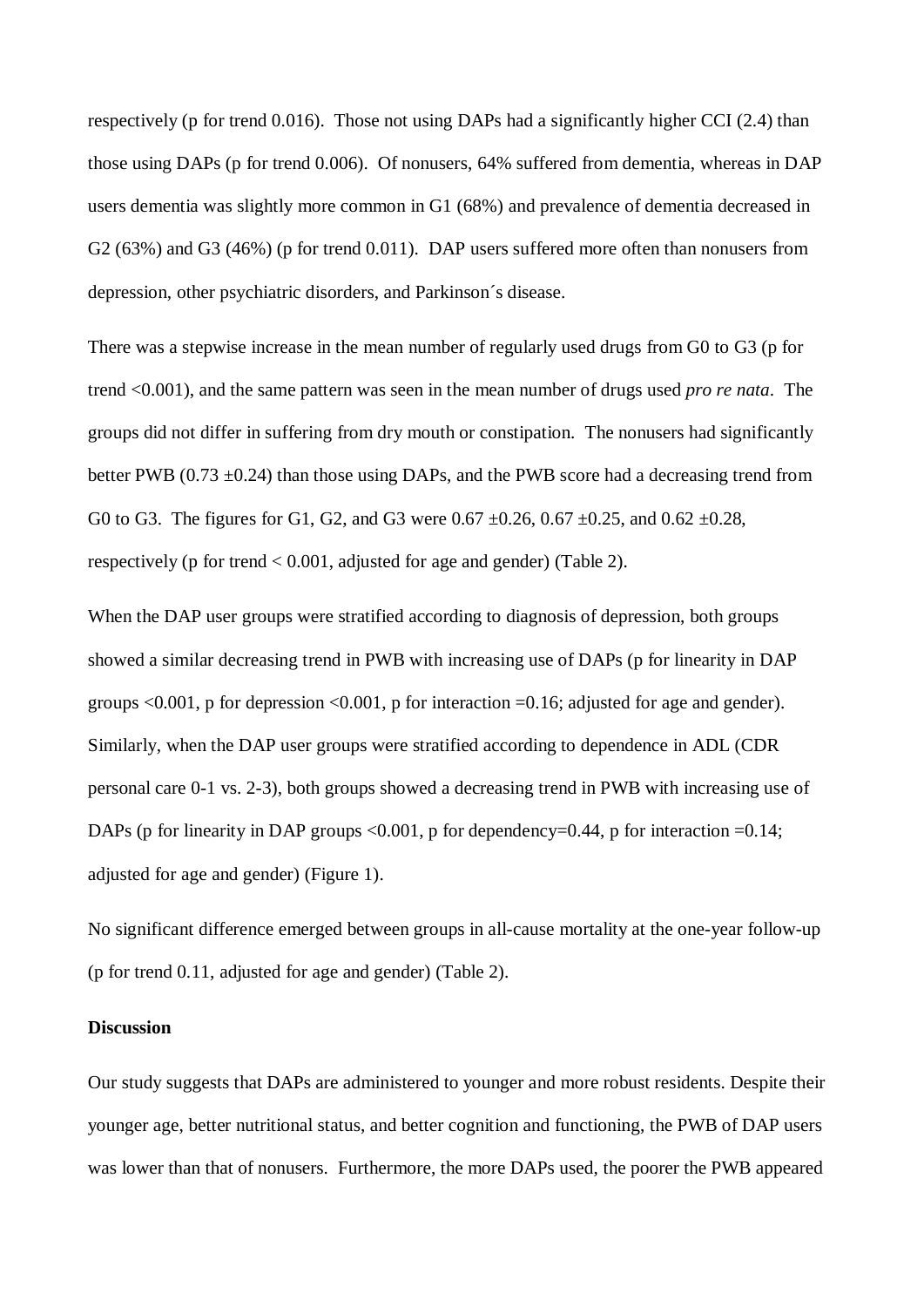to be. In addition, a similar linear trend of DAPs on PWB was seen both among those with and without depression and among those with and without functional dependency.

Strengths of this study include the relatively large sample size. Trained nurses collected clinical data, and information on medical diagnoses and medications used was retrieved from medical records, resulting in high validity of data. Mortality data were retrieved from central registers; in Finland with identity codes, it is known to be 100% complete. The sample is well representative of the older, frail people living in institutional care suffering from a wide range of comorbidities and polypharmacy and having moderate problems with cognition. The PWB scale is a well-validated tool used in many earlier studies.

Several limitations of the study must also be noted. One is its cross-sectional nature, which does not allow definite conclusions to be drawn on causal relationships between the use of DAPs and PWB or mortality. Possibly some underlying conditions or diseases, e.g. depression, might explain the poorer PWB among those using more DAPs. To examine this possibility, we conducted further analyses that explored the relationship between use of DAPs and PWB separately among those with and without depression, and found no interaction in this respect. Thus, it is unlikely that there was confounding by indication among those with depression which would explain the poor PWB.

An important point of discussion is that no international consensus exists regarding which of the many anticholinergic drug lists should be used. We chose the  $ARS<sup>3</sup>$  to categorize the medications because it has been fairly widely used and it allows also international comparison. However, all of the medications listed in ARS are not used or even available in Finland (benztropine, chlorpheniramine maleate, cyproheptadine, thiothixene, cyclobenzaprine, desipramine, and methocarbamol). On the other hand, the ARS might underestimate anticholinergic drug use since it does not include some drugs considered to have anticholinergic properties such as doxepine.<sup>2</sup> In addition to the above-mentioned limitations, only the numbers of anticholinergic drugs were calculated, not the total anticholinergic burden as described in ARS.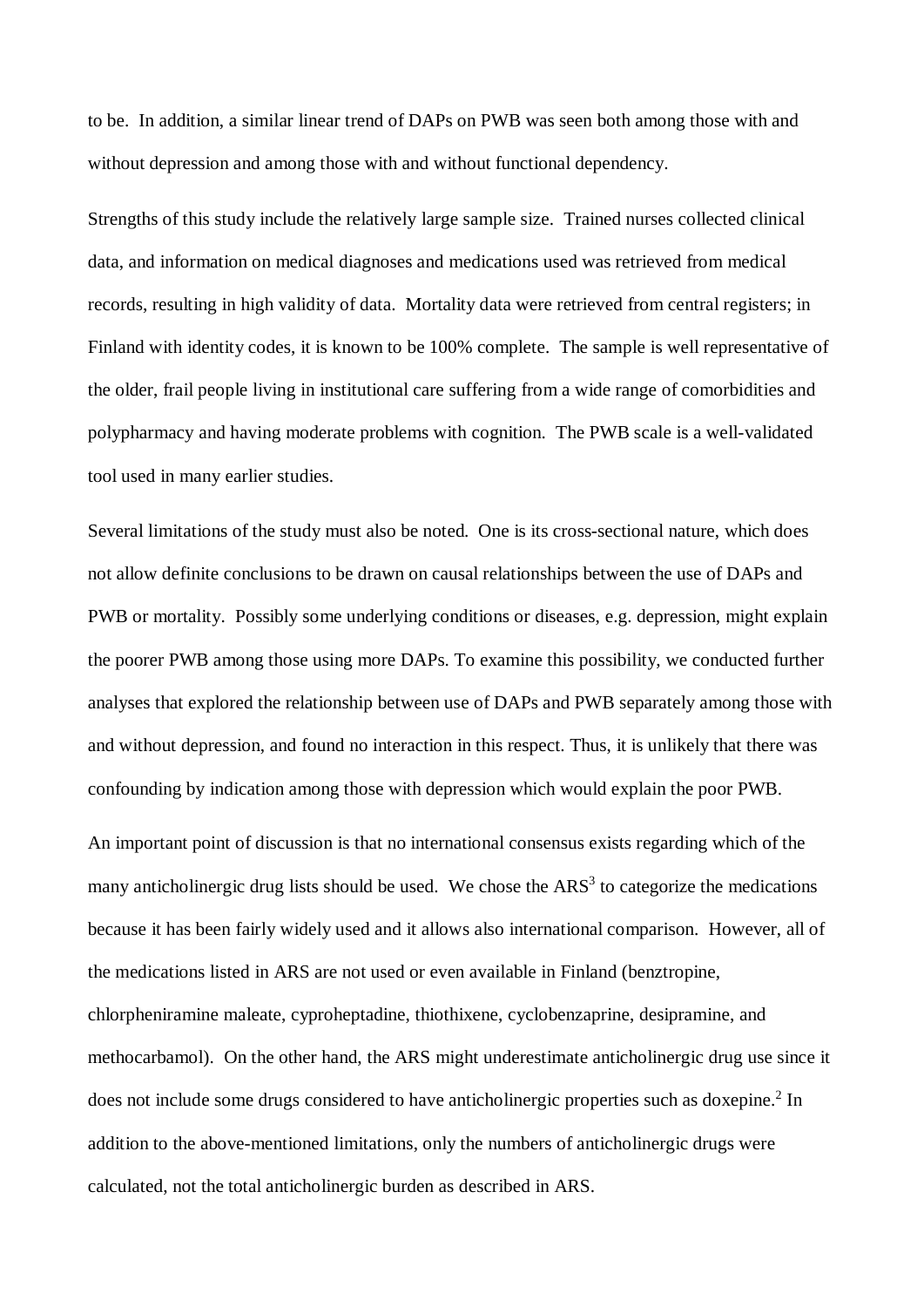The prevalence of DAP use in these long-term care facilities was 51%, which is fairly consistent with earlier findings in studies using ARS in similar populations.<sup>25,26</sup> However, studies using other definitions for DAPs show differing prevalences.<sup>5,7,27,28</sup> In line with previous studies.<sup>26,29</sup> older residents used less DAPs. Also consistent with other studies, higher number of drugs<sup>29</sup> and depression and Parkinson's disease<sup>26,29</sup> were positively associated with use of DAPs. However, in an Italian study cognitive impairment was associated with use of  $DAPs<sup>26</sup>$  whereas in our study DAPs were prescribed mainly to residents with better cognition. Thus, older and more cognitively impaired residents appear to be more carefully assessed when prescribing drugs.

To our knowledge, very few studies have explored the relationships between increasing numbers of DAPs and users' characteristics. As in our study, in a small Norwegian study among nursing home residents a higher burden of DAPs according to the anticholinergic drug scale<sup>30</sup> was associated with younger age, milder cognitive impairment, and a higher number of drugs.<sup>28</sup>

There is also a paucity of studies investigating the association between DAP use and QOL.<sup>12,13,26</sup> Kolanowski and colleagues  $(2008)^{13}$  examined use of DAPs and engagement in activities and found no association. Our previous study showed that DAP users had lower PWB than nonusers.<sup>12</sup> Landi et al.  $(2014)^{26}$  found an association between use of DAPs and functional decline, which is a component of QOL. QOL is an important patient-related outcome, and thus, the negative and linear association between DAPs and PWB is a worrisome finding. Importantly, the same linear trend in PWB was seen both among those with and without depression and among those with and without functional dependence. These findings suggest that there is a true relationship between use of DAPs and poorer PWB.

In line with most earlier studies exploring the association between use of DAPs and mortality, we did not find a significant difference in mortality between DAP users and nonusers.<sup>10</sup>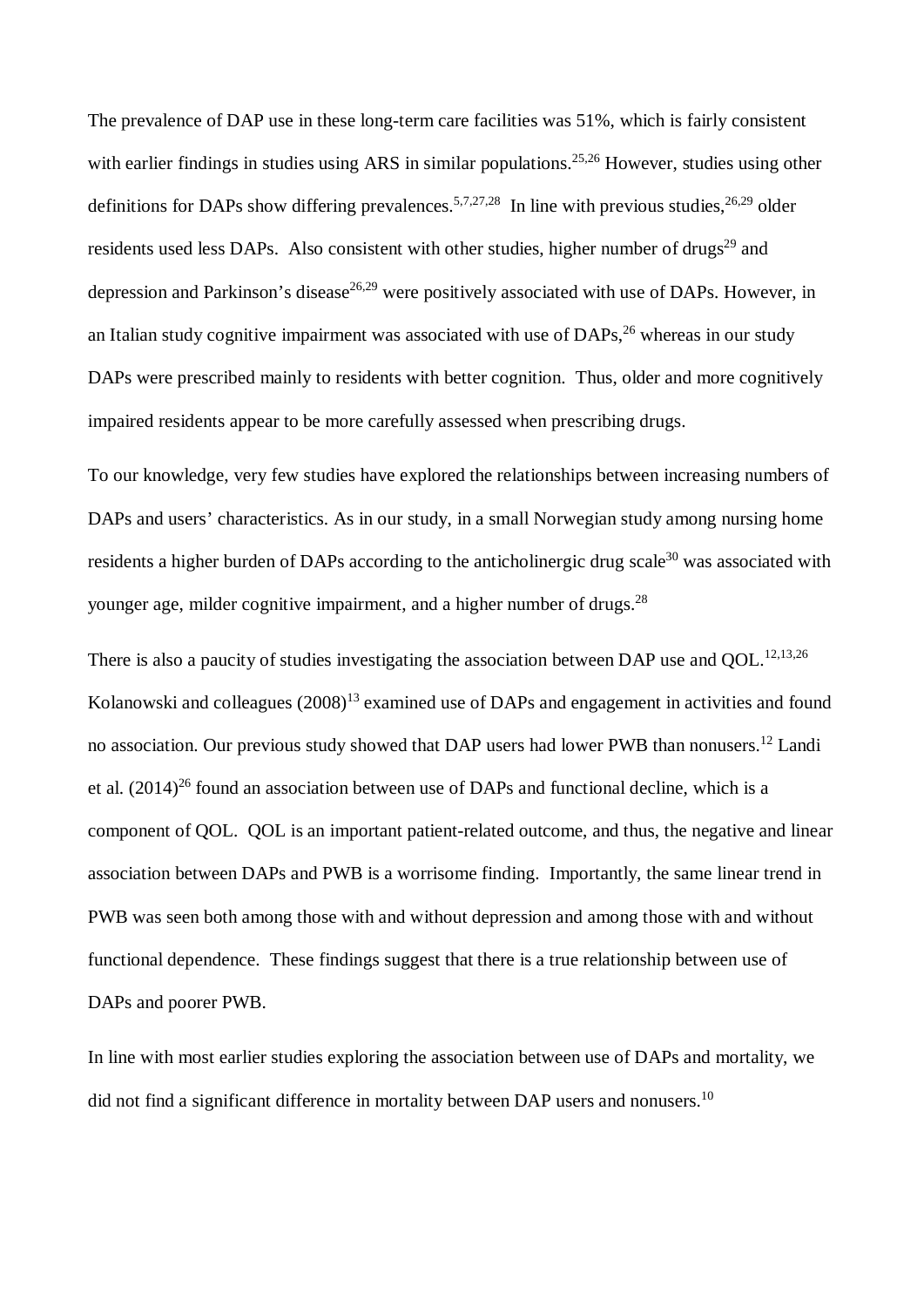## **Conclusions**

In this study, the oldest residents with functional dependency and moderate cognitive decline were less often administered DAPs. Our study also suggests that the residents using DAPs had poorer PWB despite better cognition and functioning. Furthermore, there was a linear association between the number of DAPs and poor PWB irrespective of underlying depression or functional decline. Thus, clinicians should carefully consider the potential benefits and harms when prescribing these drugs to older people, even individuals with better cognition and functioning.

**Acknowledgements:** This study was suuported by the City of Helsinki and the Sohlberg Foundation. The funding sources had no role in the design or conduct of the study; in the collection, analysis, or interpretation of the data; or in the preparation, review, or approval of the manuscript.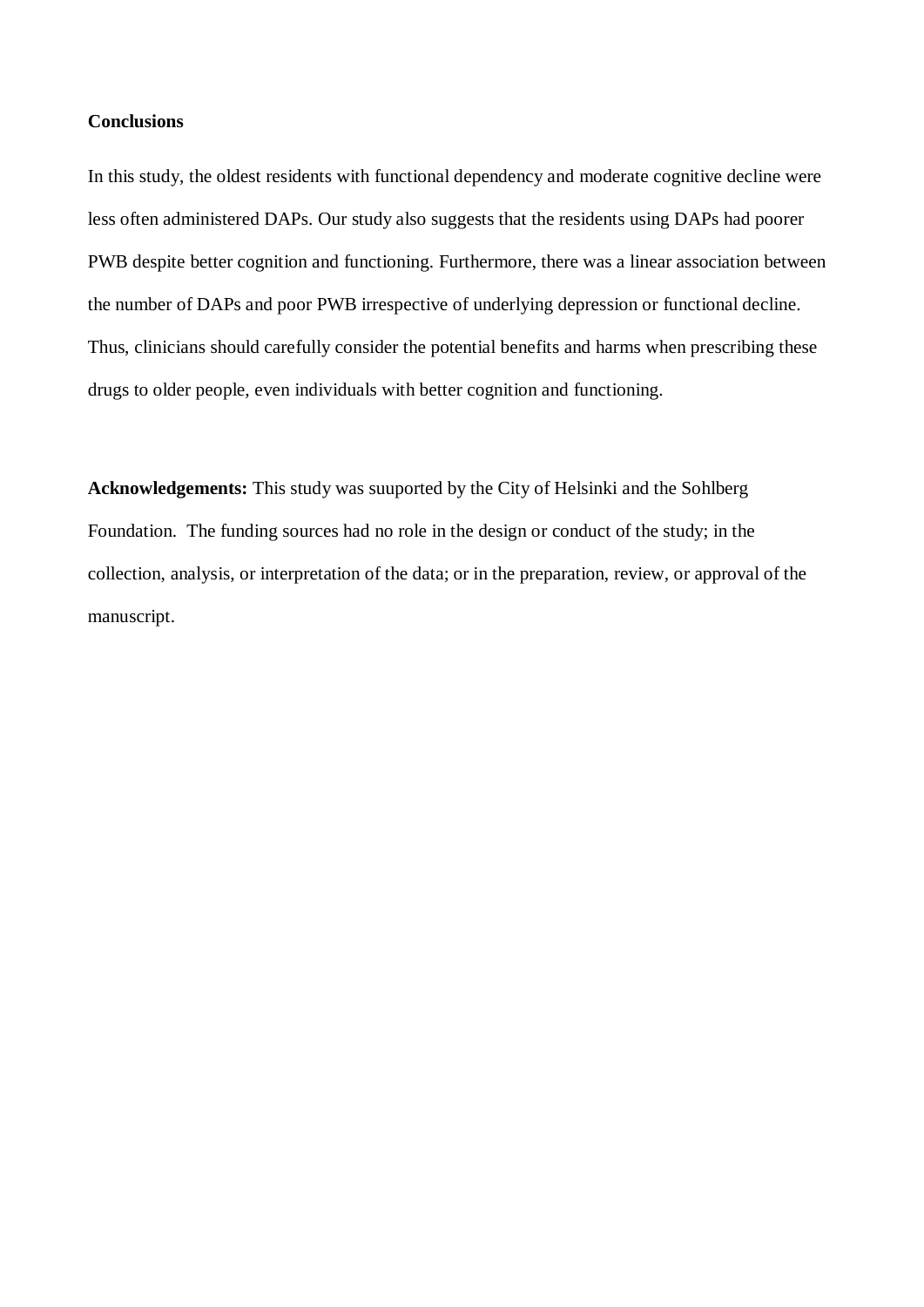## **Legends to figures**

Figure 1. Panel A: Psychological well-being (PWB) in groups using no drugs with anticholinergic properties (DAPs) (Group 0), using one DAP (Group 1), using two DAPs (Group 2), or using three or more DAPs (Group 3) among those having a diagnosis of depression (N=526) and those not having a diagnosis of depression (N=1895). In panel B PWB is presented in respective groups among those being dependent in ADL (Clinical Dementia Rating "Personal care": 3= needs help in dressing, personal hygiene, and taking care of personal belongings, 4= needs a lot of help in personal care, often incontinent) (N=1984) and those not dependent in ADL (N=448). Statistical significance for linearity across categories of anticholinergic properties groups were evaluated using generalized linear models with appropriate distribution and link function. Models included age and gender as covariates.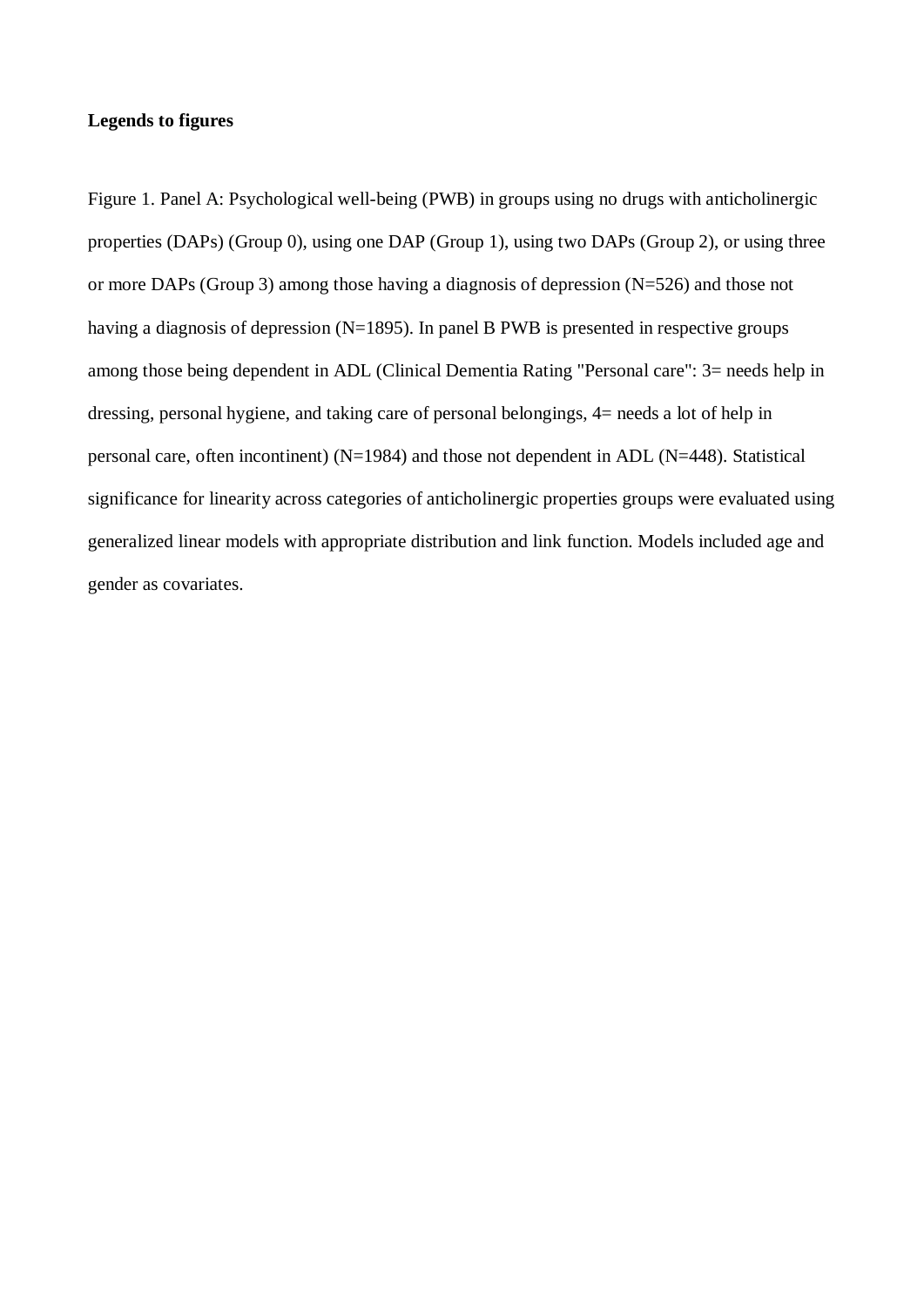## Table 1.

Characteristics of participants divided into groups using no drugs with anticholinergic properties (DAPs) (Group 0, G0), using one DAP (Group 1, G1), using two DAPs (Group 2, G2), or using three or more DAPs (Group 3, G3).

|                                  | Using no    | Using one | Using two   | Using three | $p$ -value <sup>1</sup> |
|----------------------------------|-------------|-----------|-------------|-------------|-------------------------|
|                                  | DAPs $(G0)$ | DAP(G1)   | DAPs $(G2)$ | or more     |                         |
|                                  |             |           |             | DAPs $(G3)$ |                         |
|                                  | $n=1191$    | $n=682$   | $n=313$     | $n = 246$   |                         |
| Females, $n$ $(\%)$              | 886 (74)    | 516 (76)  | 237(76)     | 183 (74)    | 0.77                    |
| Age, mean $(SD^2)$               | 85(7)       | 84(8)     | 82(8)       | 81(7)       | < 0.001                 |
| Widowed, n (%)                   | 682 (57)    | 342(50)   | 129(41)     | 83 (34)     | < 0.001                 |
| Education <8 years, $n$ (%)      | 503(42)     | 306(45)   | 118 (38)    | 127(52)     | 0.064                   |
| $MNA3$ , n $(\% )$               |             |           |             |             | 0.96                    |
| $<$ 17, malnourished             | 238(20)     | 119(18)   | 49(16)      | 45(18)      |                         |
| $17-23$ , at risk for            | 742 (63)    | 449 (66)  | 210 (68)    | 158 (64)    |                         |
| malnutrition                     |             |           |             |             |                         |
| $>23$ , well-nourished           | 204(17)     | 111(16)   | 52(17)      | 43 (17)     |                         |
| Moderate cognitive decline       | 420 (35)    | 226(33)   | 92(29)      | 60(24)      | 0.007                   |
| (CDR 2) <sup>4</sup> , n $(\% )$ |             |           |             |             |                         |
| Dependent for personal care      | 960(81)     | 566 (83)  | 256(82)     | 202(82)     | 0.066                   |
| (CDR personal care class 2-      |             |           |             |             |                         |
| $(3)^5$ , n $(\%)$               |             |           |             |             |                         |
| Ability to walk inside, $n$ (%)  | 599 (50)    | 386 (57)  | 175(56)     | 132 (54)    | 0.25                    |

1) p for trend, adjusted for age and gender

2)  $SD = standard deviation$ 

3) MNA = Mini Nutritional Assessment (Vellas et al. 1999)<sup>16</sup>

4) CDR = Clinical Dementia Rating, "memory" item (Hughes et al.  $1982$ )<sup>17</sup>

5) CDR "personal care" item (Hughes et al.  $1982$ )<sup>17</sup>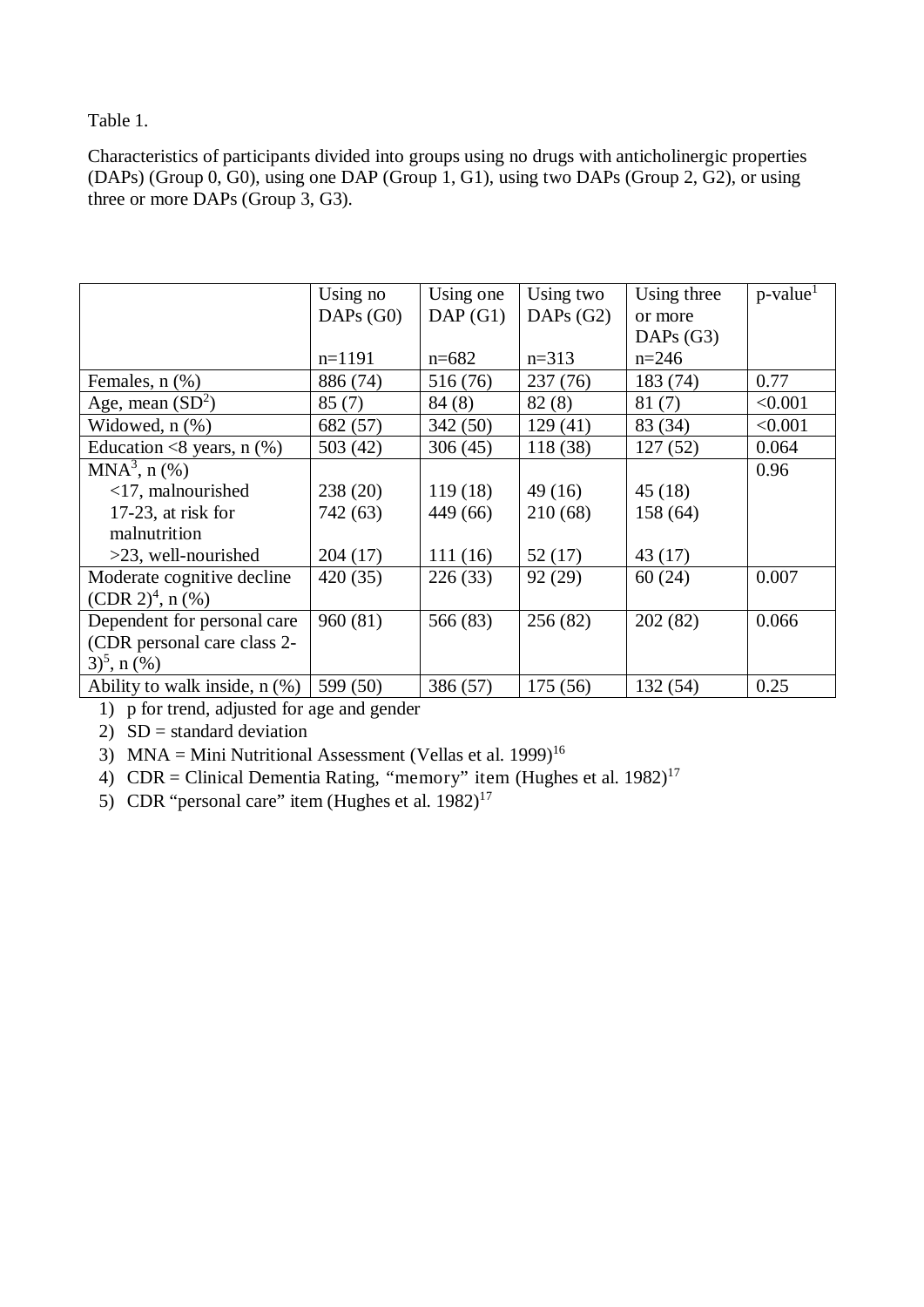Table 2. Participants' health, diseases, symptoms, and use of drugs according to groups using no drugs with anticholinergic properties (DAPs) (Group 0, G0), using one DAP (Group 1, G1), using two DAPs (Group 2, G2), or using three or more DAPs (Group 3, G3).

|                                                  | G <sub>0</sub> | G1         | G2         | G <sub>3</sub> | $p$ -value <sup>1</sup> |
|--------------------------------------------------|----------------|------------|------------|----------------|-------------------------|
|                                                  | $n=1191$       | $n = 682$  | $n=313$    | $n=246$        |                         |
| Self-rated health                                | 790 (66)       | 442 (65)   | 214 (68)   | 131(53)        | 0.016                   |
| good, n (%)                                      |                |            |            |                |                         |
| $CCI2$ , mean $(SD3)$                            | 2.4(1.5)       | 2.3(1.5)   | 2.3(1.6)   | 2.2(1.5)       | 0.006                   |
| Dementia, n (%)                                  | 766 (64)       | 463 (68)   | 196(63)    | 114(46)        | 0.011                   |
| Depression, $n$ $(\%)$                           | 194(16)        | 172(25)    | 84 (27)    | 76(31)         | < 0.001                 |
| Other psychiatric                                | 52(4)          | 83 (12)    | 91 (29)    | 83 (34)        | < 0.001                 |
| diagnosis, $n$ $(\%)$                            |                |            |            |                |                         |
| Parkinson's                                      | 33(3)          | 53 $(8)$   | 34(11)     | 27(11)         | < 0.001                 |
| disease, $n$ $(\%)$                              |                |            |            |                |                         |
| COPD, $n$ $%$                                    | 152(13)        | 70(10)     | 41(13)     | 43(17)         | 0.39                    |
| Gastric and                                      | 23(2)          | 14(2)      | 3(1)       | 12(5)          | 0.42                    |
| duodenal ulcer, n                                |                |            |            |                |                         |
| (% )                                             |                |            |            |                |                         |
| Prior hip fracture,                              | 178(15)        | 86(13)     | 37(12)     | 30(12)         | 0.32                    |
| $n$ (%)                                          |                |            |            |                |                         |
| Cancer, $n$ $(\%)$                               | 107(9)         | 61(9)      | 30(10)     | 20(8)          | 0.99                    |
| Number of drugs                                  | 7.1(3.5)       | 8.8(3.3)   | 9.5(3.3)   | 10.1(3.3)      | < 0.001                 |
| used regularly,                                  |                |            |            |                |                         |
| mean $(SD^3)$                                    |                |            |            |                |                         |
| Number of pro re                                 | 3.0(2.4)       | 3.3(2.4)   | 3.3(2.1)   | 4.1(2.8)       | < 0.001                 |
| nata drugs, mean                                 |                |            |            |                |                         |
| $(SD^3)$                                         |                |            |            |                |                         |
| Dry mouth, $n$ $(\%)$                            | 178(15)        | 95(14)     | 39(12)     | 43(17)         | 0.70                    |
| Constipation, n                                  | 421 (35)       | 238 (35)   | 101(32)    | 84 (34)        | 0.67                    |
| (% )                                             |                |            |            |                |                         |
| $\overline{\text{PWB}}^4$ , mean $(\text{SD}^3)$ | 0.73(0.24)     | 0.67(0.26) | 0.67(0.25) | 0.62(0.28)     | < 0.001                 |
| One-year mortality                               | 238 (20)       | 134 (20)   | 56(18)     | 50(20)         | 0.11                    |
| $n$ (%)                                          |                |            |            |                |                         |

- 1) p for trend, adjusted for age and gender
- 2) Charlson Comorbidity Index, CCI (Charlson et al. 1987)<sup>18</sup>
- 3)  $SD = standard deviation$
- 4) Psychological Well-Being, PWB (Routasalo et al. 2009)<sup>23</sup>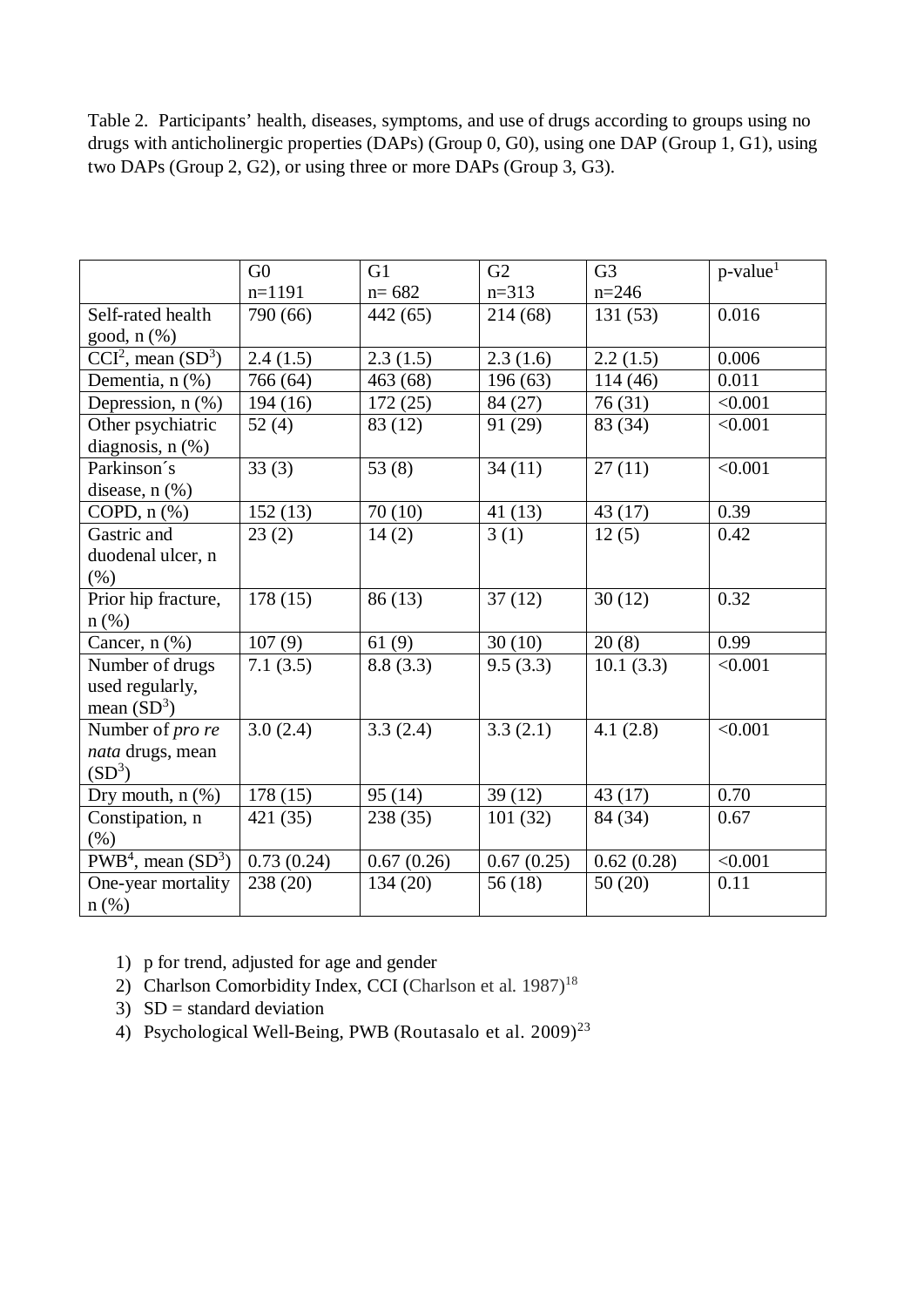

Figure 1.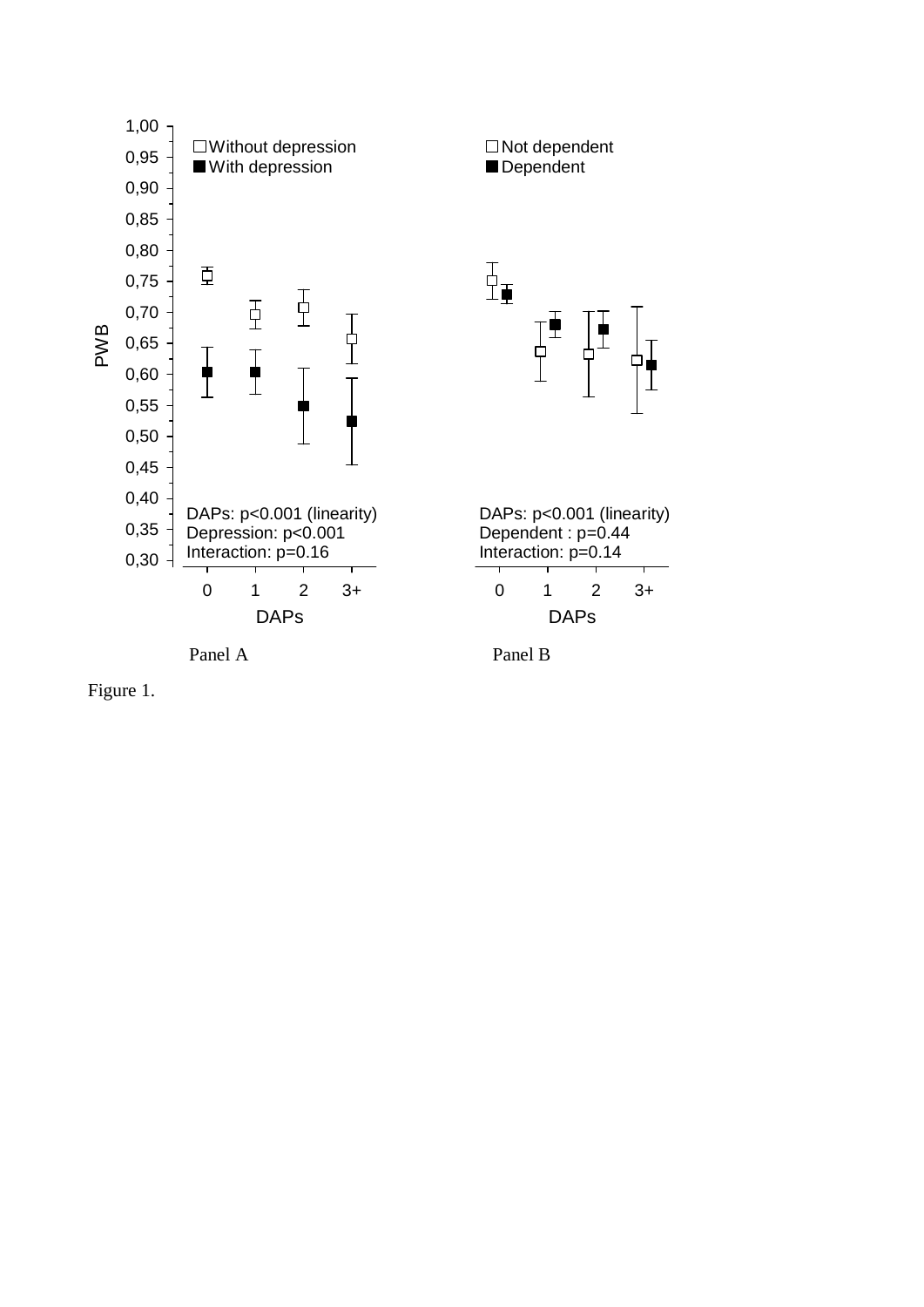# **References**

**1.** Onder G, Liperoti R, Fialova D, et al. Polypharmacy in nursing home in Europe: results from the SHELTER study. J Gerontol A Biol Sci Med Sci 2012;67:698-704.

**2**. American Geriatrics Society 2015 Updated Beers Criteria for Potentially Inappropriate Medication Use in Older Adults. By the American Geriatrics Society 2015 Beers Criteria Update Expert Panel. J Am Geriatr Soc 2015;63:2227-2246.

**3.** Rudolph JL, Salow MJ, Angelini MC, McGlinchey RE. The anticholinergic risk scale and anticholinergic adverse effects in older persons. Arch Intern Med 2008;168:508-513.

**4.** Dauphinot V, Mouchoux C, Veillard S, et al. Anticholinergic drugs and functional, cognitive impairment and behavioral disturbances in patients from a memory clinic with subjective cognitive decline or neurocognitive disorders. Alzheimers Res Ther 2017. https://doi.org/10.1186/s13195- 017-0284-4.

**5.** Haasum Y, Fastbom J, and Johnell K. Institutionalization as a risk factor for inappropriate drug use in the elderly: A Swedish Nationwide Register-Based Study. Ann Pharmacother 2012;46:339- 346.

**6.** Wawruch M, Macugova A, Kostkova L, et al. The use of medications with anticholinergic properties and risk factors for their use in hospitalized elderly patients. Pharmacoepidemiol Drug Saf 2012;21:170-176.

**7.** Palmer JB, Albrecht JS, Park Y, et al. Use of drugs with anticholinergic properties among nursing home residents with dementia: a national analysis of Medicare beneficiaries from 2007 to 2008. Drugs Aging 2015;32:79-86.

**8.** Gerretsen P, Pollock BG. Cognitive risks of anticholinergics in the elderly. Aging Health 2013;9:159-166.

**9**. Ruxton K, Woodman RJ, Mangoni AA. Drugs with anticholinergic effects and cognitive impairment, falls and all-cause mortality in older adults: A systematic review and meta-analysis. Br J Clin Pharmacol 2015;80:209-220.

**10.** Fox C, Smith T, Maidment I, et al. Effect of medications with anti-cholinergic properties on cognitive function, delirium, physical function and mortality: a systematic review. Age Ageing 2014;43:604-615.

**11.** Salahudeen MS, Duffull SB, Nishtala PS. Anticholinergic burden quantified by anticholinergic risk scales and adverse outcomes in older people: a systematic review. BMC Geriatrics 2015 15:31. doi: 10.1186/s12877-015-0029-9.

**12.** Teramura-Grönblad M, Muurinen S, Soini H, et al. Use of anticholinergic drugs and cholinesterase inhibitors and their association with psychological well-being among frail older adults in residential care facilities. Ann Pharmacother 2011;45:596-602.

**13.** Kolanowski A**,** Fick DM, Campbell J, et al**.** A preliminary study of anticholinergic burden and relationship to a quality of life indicator, engagement in activities, in nursing home residents with dementia*.* J Am Med Dir Assoc 2009;10:252-257.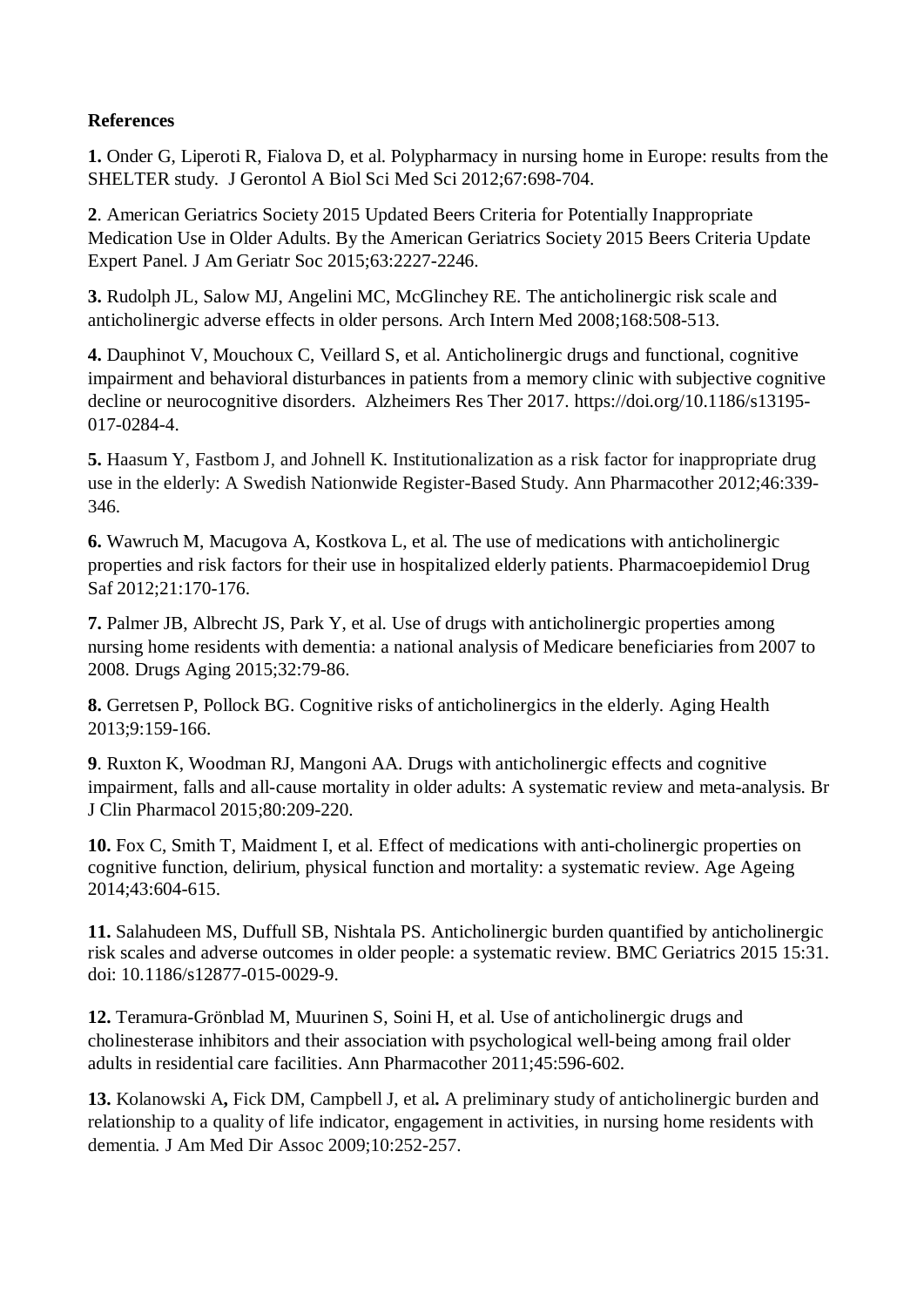**14.** Suominen M, Muurinen S, Routasalo P, et al. Malnutrition and associated factors among aged residents in all nursing homes in Helsinki. Eur J Clin Nutr 2005;59:578-583.

**15.** Suominen MH, Sandelin E, Soini H, Pitkala KH. How well do nurses recognize malnutrition in elderly patients? Eur J Clin Nutr 2009;63:292–296.

**16.** Vellas B, Guigoz Y, Garry PJ et al. The Mini Nutritional Assessment (MNA) and its use in grading the nutritional state of elderly patients. Nutrition 1999;15(2):116-122.

**17.** Hughes CP, Berg L, Danziger WL, et al. A new clinical scale for the staging of dementia. Br J Psychiatry 1982;140:566-572.

**18.** Charlson ME, Pompei P, Ales K, MacKenzie CR. A new method of classifying prognostic comorbidity in longitudinal studies: development and validation. J Chronic Dis 1987;40:373-383.

**19.** WHO Collaborating Centre for Drug Statistics Methodology. The Anatomical Therapeutic Chemical Classification System. WHO Collaborating Centre for Drug Statistics Methodology. Norwegian Institute of Public Health. https://www.whocc.no/atc\_ddd\_index/

**20.** Chapter 13 Cholinergic transmission. In: Rang HP, Ritter JM, Flower RJ, Henderson G. Rang and Dale´s Pharmacology. 8th ed. Elsevier, Churchill Livingstone, 2016.

**21.** Pitkala KH, Laakkonen ML, Strandberg TE, Tilvis RS. Positive life orientation as a predictor of 10-year outcome in an aged population. J Clin Epidemiol 2004;57:409-414.

**22.** Savikko N, Routasalo P, Tilvis R, et al. Loss of parents in childhood – associations with depression, loneliness and attitudes towards life in older Finnish people. Int J Older People Nurs 2006;1:17-24.

**23.** Routasalo PE, Tilvis RS, Kautiainen H, Pitkala KH. Effects of psychosocial group rehabilitation on social functioning, loneliness and well-being of lonely, older people: a randomized. controlled trial. J Adv Nurs 2009;65:297-305.

**24.** Huusko T, Kautiainen H, Pitkala K. WHOQOL-Bref and 150 in measuring quality-of-life among older caregivers. In: Huusko T, Strandberg T, Pitkala K. Can older people's quality of life be measured? [Finnish]. Helsinki, Finland: The Central Union for the Welfare of the Aged, 2006:76- 90.

**25.** Kumpula EK, Bell JS, Soini H, Pitkälä KH. Anticholinergic drug use and mortality among residents of long-term care facilities: A Prospective Cohort Study. J Clin Pharmacol 2011;51:256- 263.

**26.** Landi F, Dell´Aquila G, Collamati A, et al. Anticholinergic drug use and negative outcomes among the frail elderly population living in a nursing home. [J Am Med Dir Assoc](http://www.sciencedirect.com.libproxy.helsinki.fi/science/journal/1525861023(i)38(c%20)-26(b)20(urde)-23(n)20(:%20assoc)-26(i)38(at)-38(i)38(o)-20(ns%20w)-19(i)38(t)-22(h)20(%20se)-17(ru)-27(m)38(%20ant)-28(i)38(c)-16(h)20(o)-40(l)18) 2014;15:825-829.

**27.** Olsson J, Bergman A, Carlsten A, et al. Quality of drug prescribing in elderly people in nursing homes and special care units for dementia. Clin Drug Investig 2010;30:289-300.

**28.** Kersten H**,** Molden E, Willumsen T, et al. Higher anticholinergic drug scale (ADS) scores are associated with peripheral but not cognitive markers of cholinergic blockade. Cross sectional data from 21 Norwegian nursing homes. Br J Clin Pharmacol 2013;75:842-849.